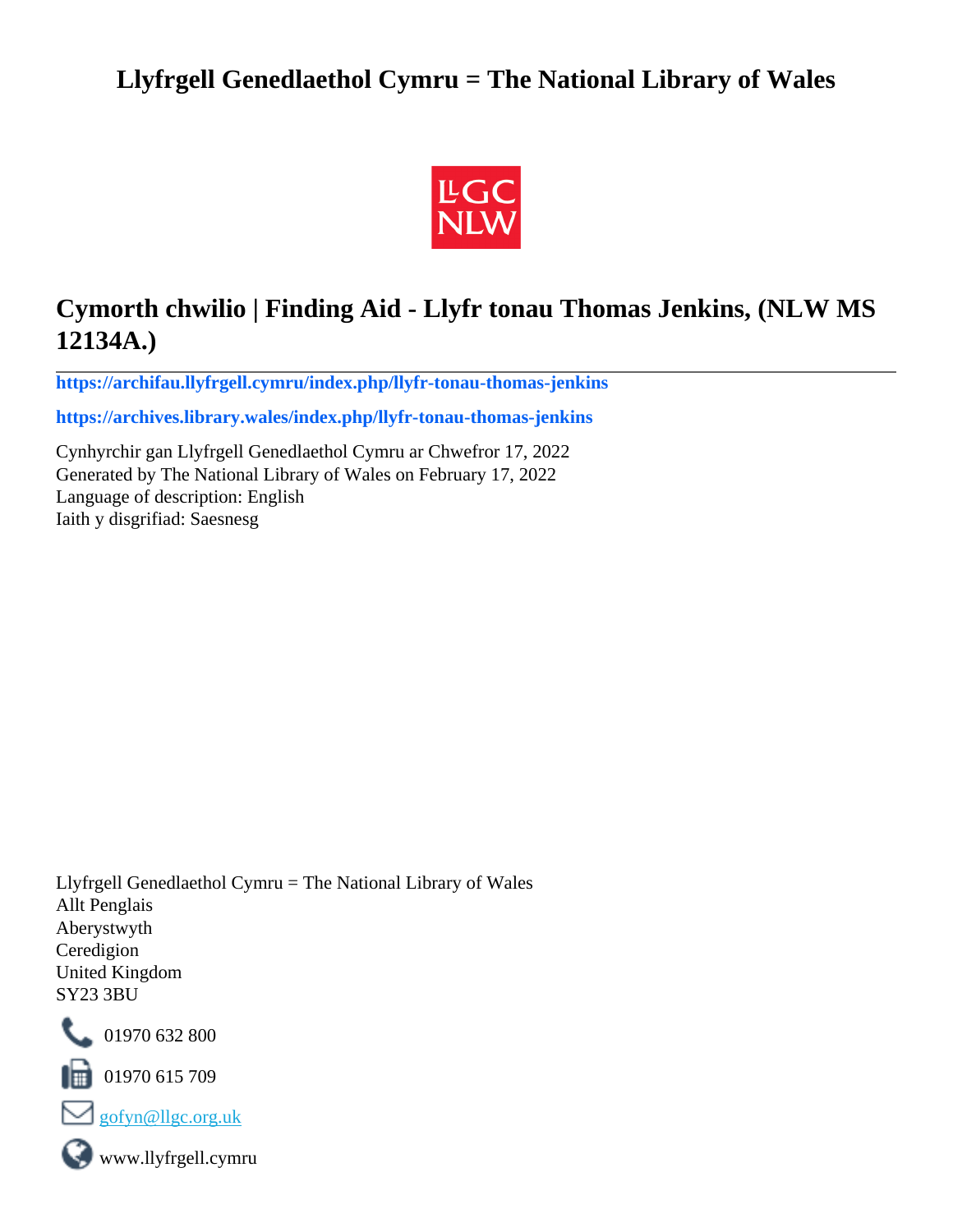# Tabl cynnwys | Table of contents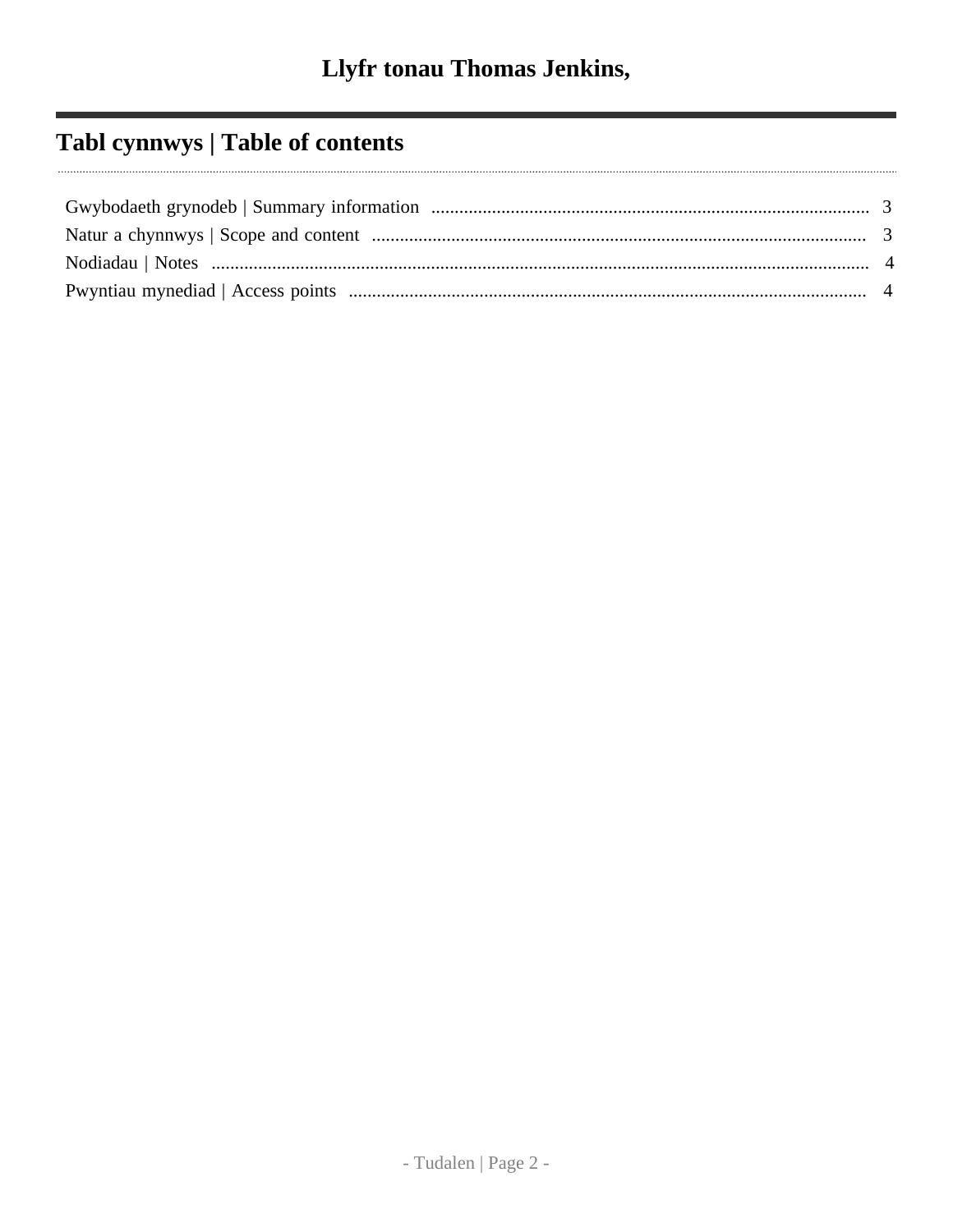### <span id="page-2-0"></span>**Crynodeb o wybodaeth | Summary of information**

| <b>Lleoliad   Repository:</b>                                                       | Llyfrgell Genedlaethol Cymru $=$ The National Library of Wales |
|-------------------------------------------------------------------------------------|----------------------------------------------------------------|
| <b>Teitl   Title:</b>                                                               | Llyfr tonau Thomas Jenkins,                                    |
| Cod cyfeirnod  <br><b>Reference code:</b>                                           | <b>NLW MS 12134A.</b>                                          |
| Virtua system control<br>number [alternative]:                                      | vtls004944675                                                  |
| <b>Dyddiad</b>   Date:                                                              | $[1821]$ / (dyddiad creu   date of creation)                   |
| Lleoliad ffisegol  <br><b>Physical location:</b>                                    | ARCH/MSS (GB0210)                                              |
| <b>Iaith   Language:</b>                                                            | Welsh                                                          |
| <b>Iaith   Language:</b>                                                            | English                                                        |
| Dyddiadau creu,<br>golygu a dileu   Dates<br>of creation, revision<br>and deletion: | December 2009.                                                 |
| Nodyn   Note<br>[generalNote]:                                                      | Title based on contents.                                       |
| Nodyn   Note<br>[generalNote]:                                                      | Preferred citation: NLW MS 12134A.                             |

### <span id="page-2-1"></span>**Natur a chynnwys | Scope and content**

A tune book of Thomas Jenkins, Llanychaearn, co. Cardigan, 1821?, containing hymn-tunes and psalmtunes by John [David] Edwards ('Aelod o Goleg Iesu Rhydychen') [aft. of Rhosymedre], Thomas Jenkins, Dd. J[enki]n Morgan [of Llechryd], and John Broderip ('organist of Wells and Sipton Mallet'), and numerous unattributed compositions; hymns; 'The Scale of Musick Called the Gamut'; etc.